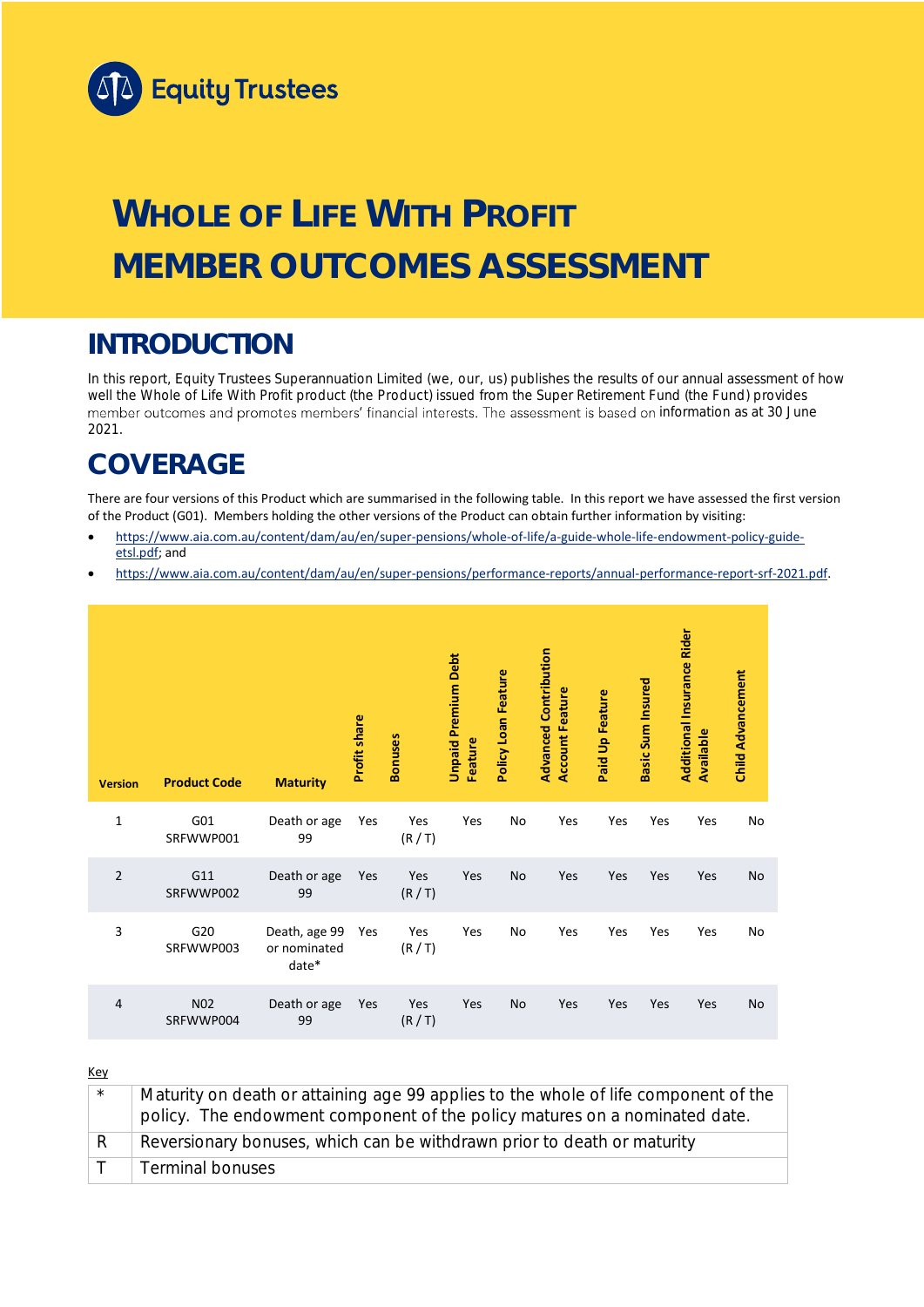

## **METHODOLOGY AND STRUCTURE**

In conducting this assessment, we compared the Product to other choice superannuation products included in statistical data published by the Australian Prudential Regulation Authority (Comparable Products) using the criteria in Part 6 of the *Superannuation Industry (Supervision) Act 1993* and Prudential Standard SPS 515 *Strategic Planning and Member Outcomes*.

This report includes:

- our overall assessment of whether the Product provides optimal member outcomes and promotes their financial interests;
- a dashboard that depicts our assessment of the Product's market-relative performance for each outcome we aim to provide members;
- a table summarising the key metrics that we relied on when making this assessment; and
- our commentary on this performance that includes action items to improve suboptimal performance.

For each member outcome, the dashboard presents the relevant segment of market performance. The width of each segment is based on the range of market performance for each outcome and is specific to each outcome. The positioning of the black performance indicator bar against the colour coding is our assessment of how well the outcome has been delivered. The assessment of each member outcome is based on several equally-weighted metrics. Accordingly, if one metric is outside our tolerance level it doesn't automatically mean the entire member outcome is outside our tolerance level.

*Example dashboard for illustrative purposes only*



The target is generally the average position of the Comparable Products while the tolerance level is the trigger for us to consider any necessary actions to improve member outcomes.

Please visit our [website](https://www.eqt.com.au/superannuation) to view a short video that provides more information about the operation of the dashboard.

## **OVERALL ASSESSMENT**

Having carefully considered the comparisons of the Product with Comparable Products set out in this report, including the dashboards, metrics, commentary and other relevant information available to us at the time of writing, we have concluded that as a result of the following factors the Product is promoting members' financial interests:

- 1. the options, benefits and facilities offered in the Product are appropriate for members;
- 2. the insurance premium charged for the Product does not inappropriately erode members' account balances;
- 3. the insurance strategy for the Product is appropriate; and
- 4. the scale of the Product and the Fund does not disadvantage members.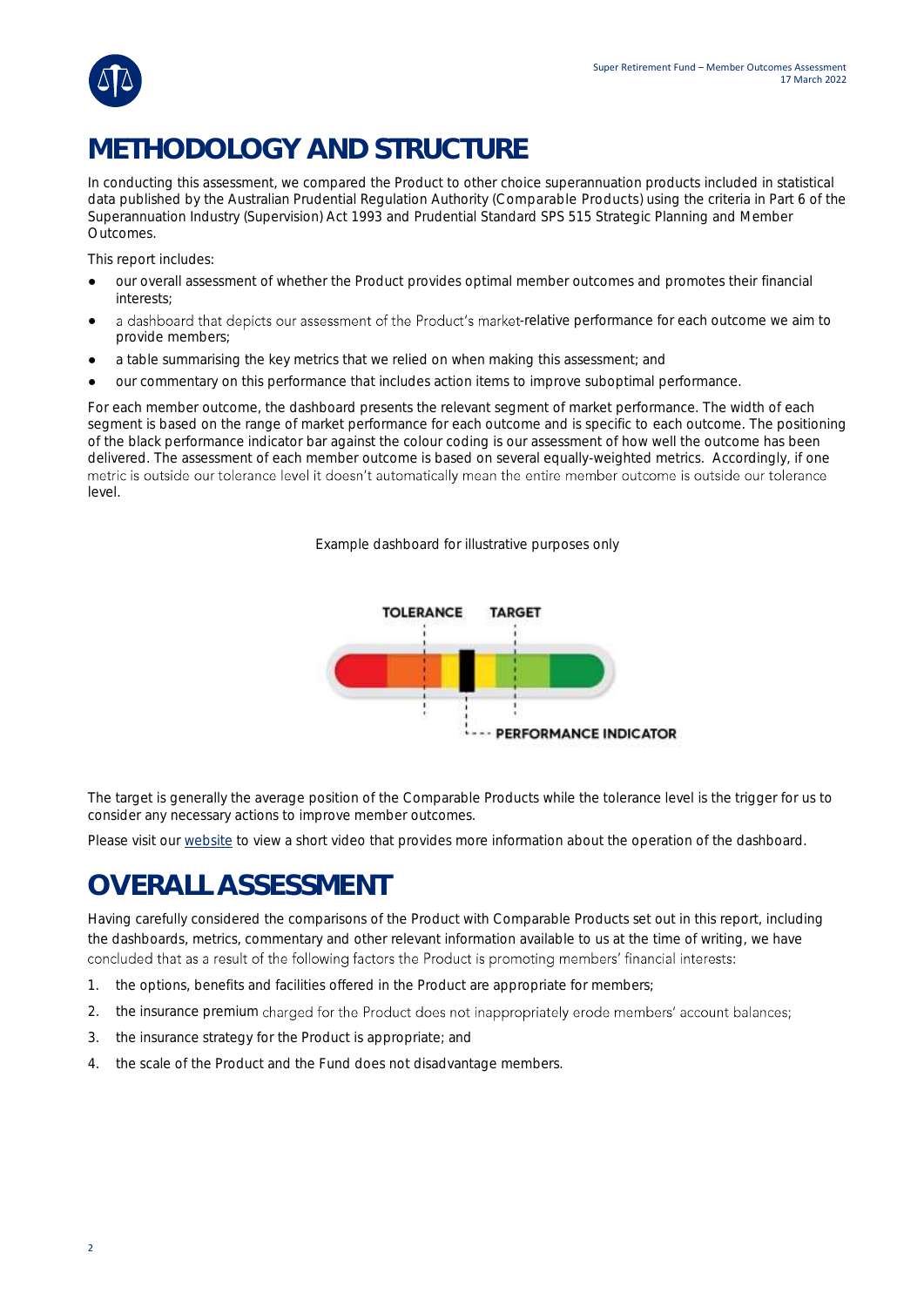

## **DASHBOARD**

### **STRATEGIC CONTEXT**

Working together with the Fund's Promoter, AIA Australia (AIA), the Fund's purpose is to enhance retirement outcomes by providing products that allow members to accumulate retirement savings, receive retirement income and protect their assets.

To support this purpose, our goals for the Fund are to enhance members' retirement balances through reduced fees, provide members with confidence through reliable and clear delivery of regulatory compliance, satisfy members through engaging member service that assists them grow their account balances and grow member balances through competitive investment returns in line with stated objectives and targets.

The Product is a traditional superannuation product that is supported by a traditional, whole of life or endowment policy.

### **INSURANCE CLAIM MANAGEMENT**

| Valid claims are accepted and paid in a timely manner. |                                                 |       |           |                                      |  |  |  |  |
|--------------------------------------------------------|-------------------------------------------------|-------|-----------|--------------------------------------|--|--|--|--|
|                                                        | Tolerance                                       |       |           |                                      |  |  |  |  |
| Ref                                                    | Metric Label                                    | Value | Tolerance | Target                               |  |  |  |  |
| 5.1                                                    | Insurer's declined claims ratio - life cover    | 0.00% | 3.70%     | 2.42%                                |  |  |  |  |
| 5.2                                                    | Insurer's average time to decision - life cover | 0.75  | 2.03      | 1.37                                 |  |  |  |  |
| 5.3                                                    | Insurer's declined claims ratio - TPD cover     | 0.00% | 17.30%    | 12.27%                               |  |  |  |  |
| 5.4                                                    | Insurer's average time to decision - TPD cover  | 5.28  | 5.80      | 5.01                                 |  |  |  |  |
| 5.7                                                    | Insurance-related EDR complaints                | 1.30  | 2.37      | 1.01                                 |  |  |  |  |
|                                                        |                                                 |       |           | Insurance Claim Management<br>Target |  |  |  |  |

5.7 This is the annual number of insurance-related complaints to the Australian Financial Complaints

Authority per 10,000 member accounts.

#### Commentary

The performance indicator measures the acceptance of insurance claims, the timeliness of claim decision-making and the quality of the claims process against Comparable Products.

The performance indicator, which meets our target, is based on an equal weighting of all the metrics in the above table.

The insured benefits in this Product are supported by retail life insurance policies. For this suite of policies, in the year ended 30 June 2021 the Fund's Insurer paid:

- 29 death benefit claims; and
- 1 TPD benefit claim.

No claims were denied and no remedial action is required as a result of this assessment.

As the average time to decision does not meet our target and is within our tolerance level, no remedial action is required as a result of this assessment.

The number of insurance-related complaints that have been made to the Australian Financial Complaints Authority does not meet our target and is within our tolerance level. No remedial action is required as a result of this assessment.

As a result, we are comfortable that valid claims are accepted and paid in a timely manner.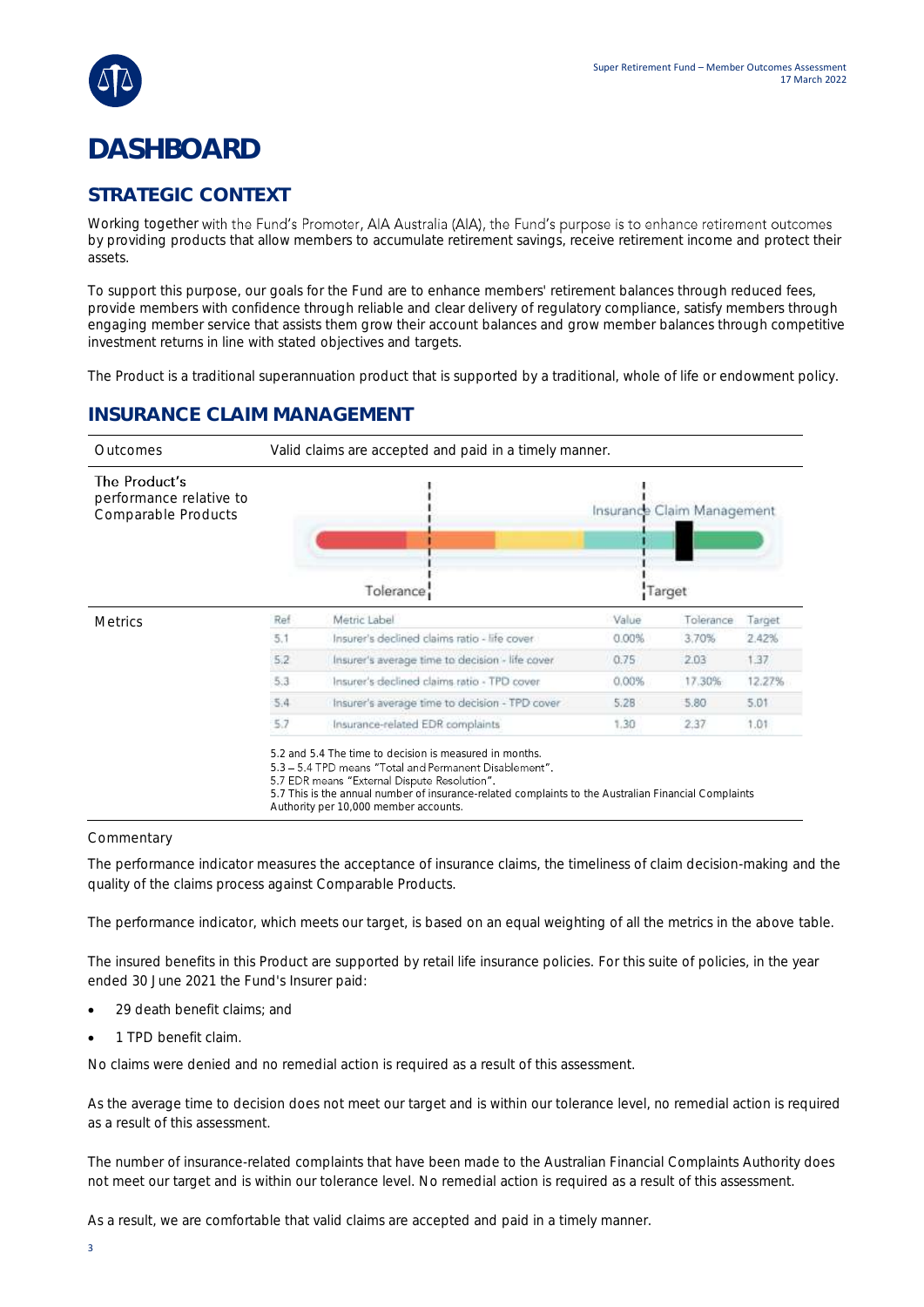

All insurance cover is voluntary. We believe that the appropriate level of insurance cover is a balance between the amount of cover required (based on the maintenance of the member's, and their dependants', standard of living in the event of a claim) and the affordability of that cover for the member.

Members have the opportunity to seek personal financial advice if required, select their own level of insurance cover and cancel their cover if no longer required. Therefore:

- the insurance premiums charged for the Product do not inappropriately erode members' account balances; and •
- the insurance strategy for the Product is appropriate.

### **MEMBER SERVICES**



#### **Commentary**

The performance indicator measures the delivery of administration services against our service levels.

The performance indicator, which does not meet our target and is within our tolerance level, is based on an equal weighting of the above metrics.

Service level achievement (95.63%) meets our target. No remedial action is required as a result of this assessment.

The number of complaints about administration services that have been made to the Australian Financial Complaints Authority does not meet our target and is within our tolerance level. No remedial action is required as a result of this assessment.

As a result, we are comfortable that administration services satisfy member expectations because of the high rate of service level achievement and the number of administration related complaints is within tolerance level. Therefore, we consider the options, benefits and facilities offered in the Product are appropriate for members.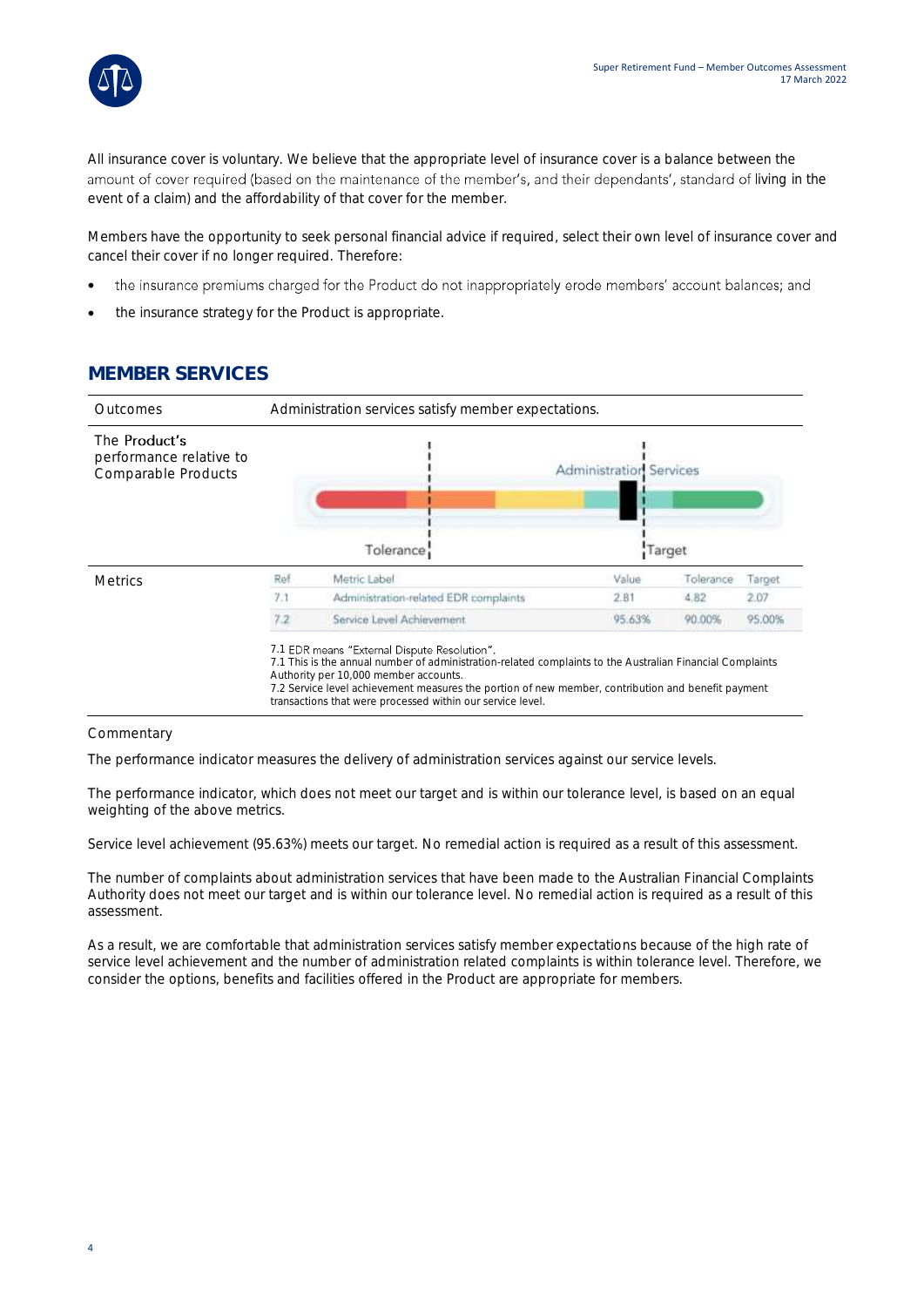

### **SUSTAINABILITY**



#### Commentary

The performance indicator measures the delivery of administration services against our service levels.

The performance indicator, which is below our target and within tolerance level is based on equal weighting of the above metrics.

Service level achievement (95.63%) is slightly above our target and within tolerance level. No remedial action is required as a result of this assessment.

The number of complaints about administration services that have been made to the Australian Financial Complaints Authority is above our target and within tolerance level. No remedial action is required as a result of this assessment.

As a result, we are comfortable that administration services satisfy member expectations because the high rate of service level achievement and the number of administration related complaints is within tolerance level. Therefore, we consider the options, benefits and facilities offered in the Product are appropriate for members.

### **LIQUIDITY**



#### Commentary

The performance indicator measures the Fund's ability to meet benefit and rollover requests in a timely manner.

The performance indicator does not meet our target and is within our tolerance level. No remedial action is required as a result of this assessment.

We regularly monitor whether the insurance policies would be able to meet cash requirements in extreme situations.